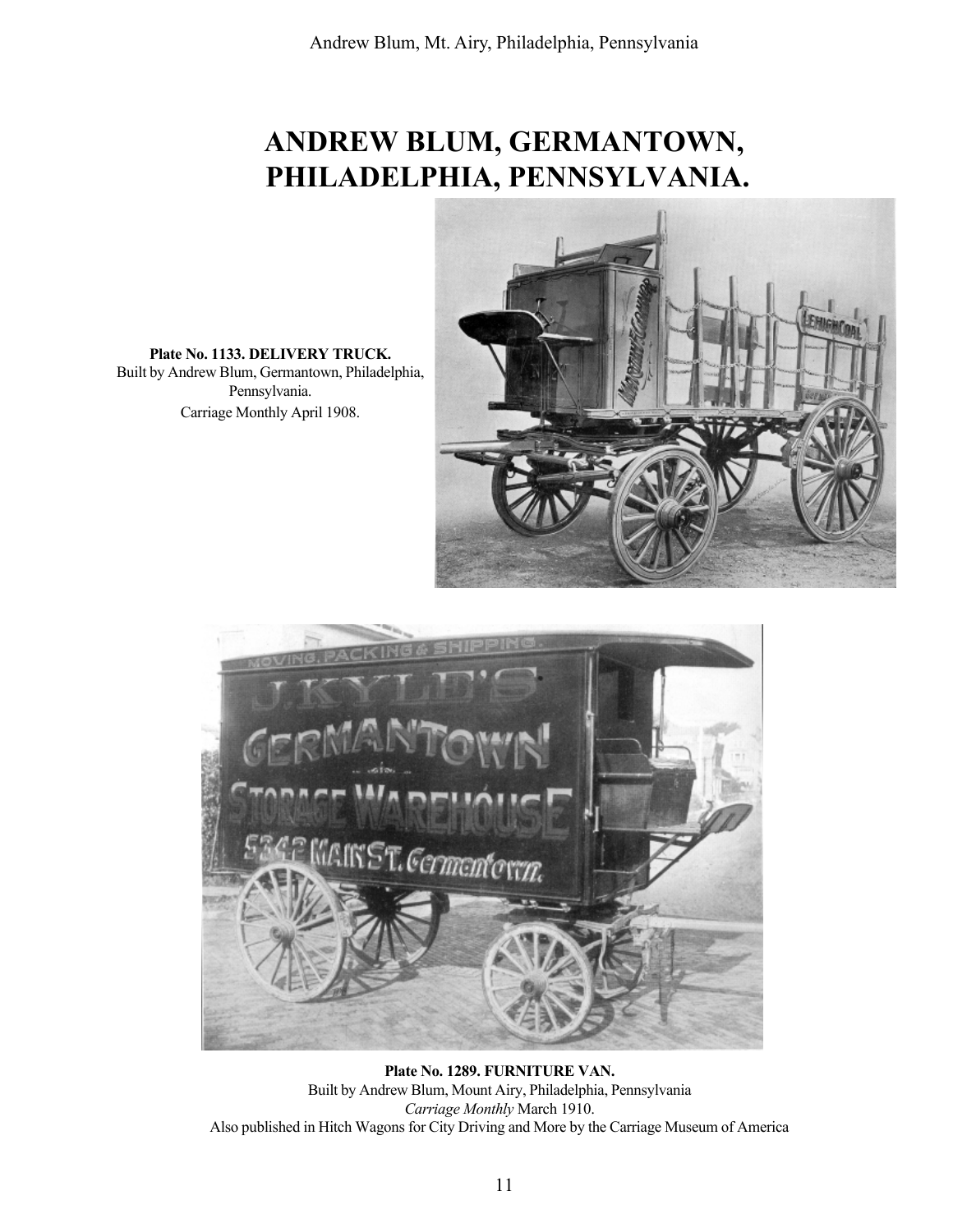

## Plate No. 1107. SLIDING DOOR MILK OR BAKER'S WAGON.

Built by Andrew Blum, Germantown, Philadelphia, Pennsylvania. Carriage Monthly January 1908. Also published in Hitch Wagons for City Driving and More by the Carriage Museum of America

## WORKING DRAFT OF LIGHT BODY FOR BAKERS, BUTCHERS OR MILK DELIVERY USE.

Built by Andrew Blum, Mt. Airy, Philadelphia, Pennsylvania. Carriage Monthly July 1907 page 94-95.

Delivery wagons for the various trades are of infinite variety in outward appearance and generalities of construction. Each of them possesses characteristics of its own, which are considered of the greatest importance by those who build them and own them. In the following explanation will be pointed out the details of construction, comprising the size of the body, the sizes of all its pieces, its manner of framing and its inside finish. The length of the body from top to post is 6 feet 10 inches, and its entire length is 8 feet, including the rear drop gate and front hood. The length of the body is divided as follows: Length of hood, 14 inches; from front post to door post, 20 inches; the width of door, 20 inches, and from door to rear corner post, 42 inches. The length of posts from sill shoulders to top rail shoulders is 52 5/8 inches, and height from bottom of sill to upper edge of top rail at the door is 56 inches. The driver's seat is 16 inches from the floor, and distance from top of seat to under curve at center is 41 inches. The sizes of sills are 1 1/8 x 3 inches. The body is 45 inches wide. With the moldings and across top rail, and 44½ inches without moldings. Deduct 3 inches on each side, or 6 inches in all (the size of the sill) from 44½ inches, and the length of the bottom bar shoulders will be 38½ inches. The front cross bar is 1 1/8 inches x 3 inches. The 3/8-inch thick panel is rabbeted in this bar, and joint covered with the molding panel is rabbeted in this bar, and joint thick bottom boards are rabbeted into this cross bar. The rear cross bar is  $1\frac{3}{4}$  inches square. The tenons are on the sills, mortised through the bar, and the bottom boards rest on a piece screwed to the cross bar, and its joint covered with an iron plate 1/8 x 2 7/8 inches. The rear cross bar is framed level with the top of the sills and 5/8 inch of the cross bar is below the sills. All the rest of the six cross bars are 1 1/8 inches thick by  $2\frac{1}{4}$  inches wide, cut out  $\frac{1}{2}$ inch up to the bottom, and the rest of the 5/8 inch lap over sills, at each end, and fastened with two screws, as shown on bottom view.

Then the bottom boards rest between and are level with the top of sills. The two front corner posts are 1½ inches on front view, and on side view sufficient stuff must be left for the glass frame to drop, which cannot be less than  $15/8$  inches. The center part is  $1\frac{3}{4}$ inches thick, and routered the same as the corner posts, for the glass frames to drop. The rear corner posts are 1½ inches square on the sides. The 3/8 inch thick panels are routered in, and joints covered with moldings. The door posts are 1½ inches square and all side panels routered in; also all its joints covered with moldings. The other six posts, three on each side, are  $\frac{3}{4}$  inch thick and 1 1/8 inches on side elevation. There are two rails on side elevation directly under the moldings, which are 5/8 x 1 3/8 inches, and also above, between the molding and top rail, under the panel joint, showing that the side panels are made in three different widths. The side rails are 1 inch thick and shape as shown. The front rails is bent as shown on bottom view. It is  $\frac{3}{4}$  inch thick at center and 1 inch each side to meet the thickness of the top rail. The rear to rail is 1 3/8 inches thick by 1½ inches deep. The curves are 7/8 inch square, and the top is covered as shown on front and bottom view. The side boards are 6 inches wide, while the others are 1 3/8 inches wide strips, with the same amount of space left between the strips. The doors are drawn on side elevation partly open, showing the width is heavy and dotted outlines. These are 7/8 inch thick; the side pieces 2 inches wide; the lower and center cross pieces  $2\frac{3}{4}$  inches wide, and upper one 4 inches wide. The doors run on rollers top and bottom, with iron rods as guides. The front has two glass frames made to drop level with the fence rial. The fence rail is  $\frac{3}{4}$  inch thick by 2 inches deep. The fence is made of iron 3/32 x 1 inch, screwed to the rail. The upper part is made of two pieces of 3/8-inch thick panel, with sufficient space left for the glass frame to slide into it. The rear body is composed of three parts, the upper or stationary part with oval window, the center part being a lid or lift upward, and the lower one a drop gate opening downward. The upper panel is grooved into the top cross rail, and routered into the posts, and the lower part into the hinge cross rail. At the ends the joints are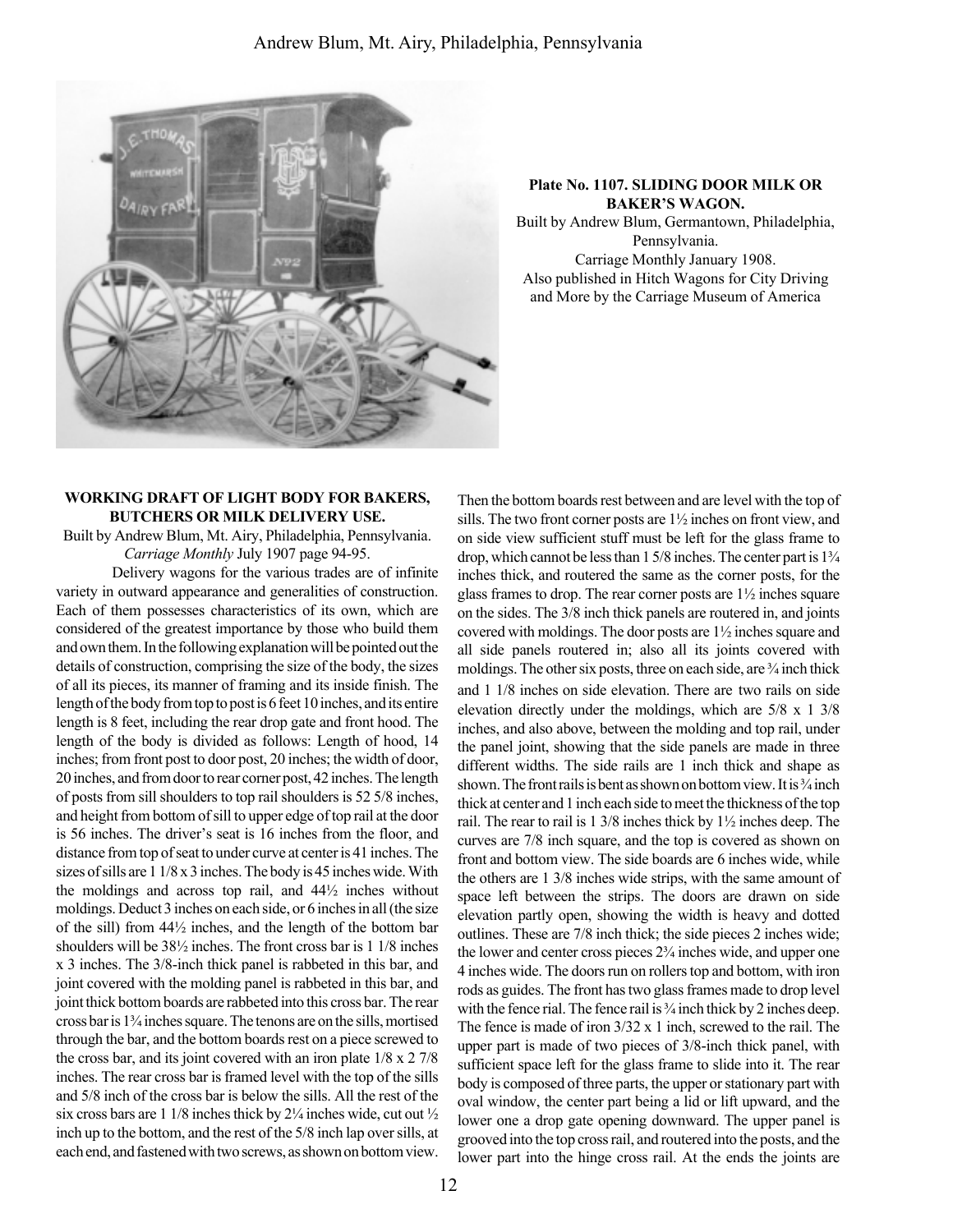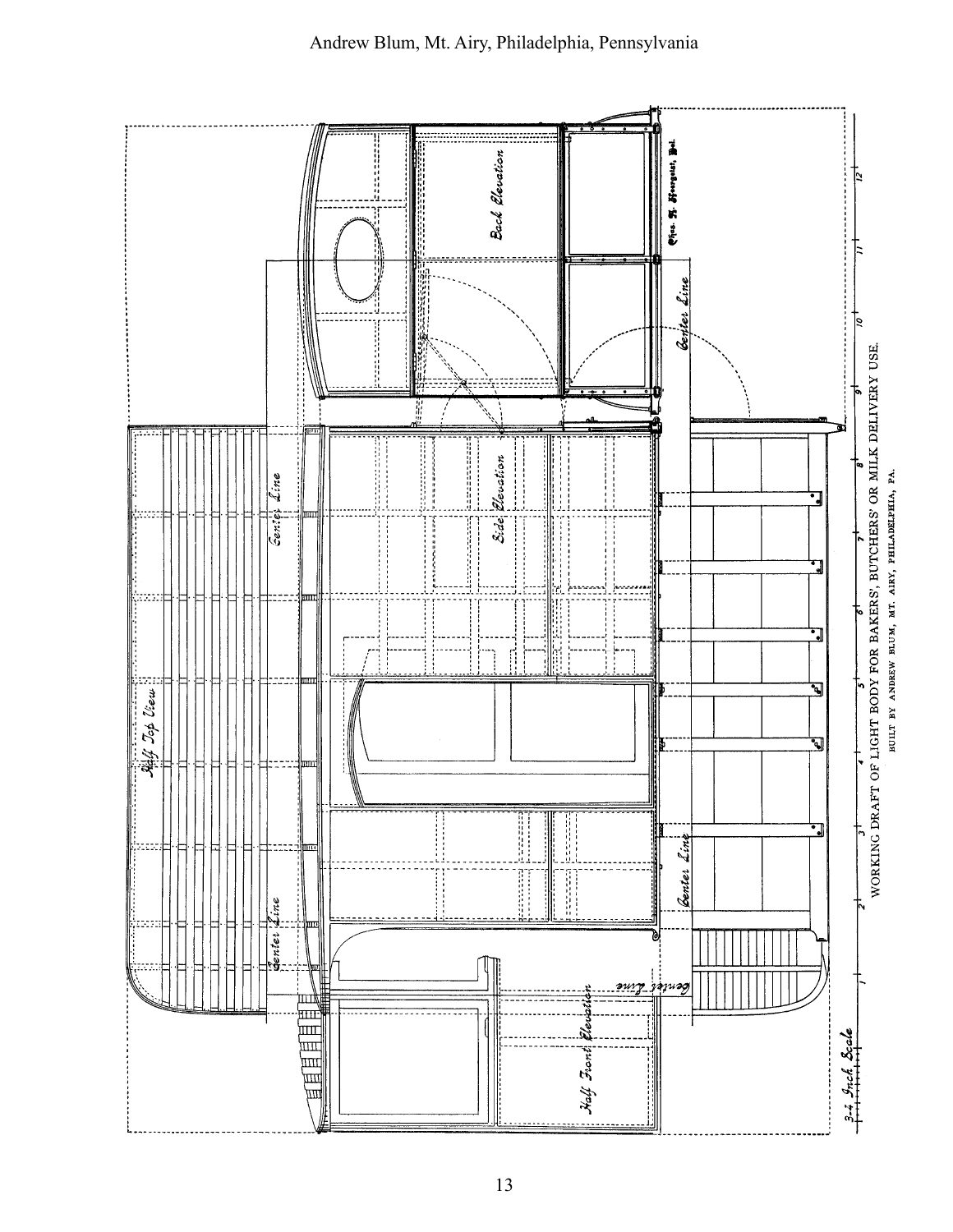## Andrew Blum, Mt. Airy, Philadelphia, Pennsylvania

covered with moldings same as on sides, and lower cross bar joint is covered with the drip molding. The panel has two strainers, and the space between the strainers on the oval light is filled up with a 3/8-inch thick panel cut away 3/8 inch from the light to produce a recess, into which the glass is set, and the rest of space is filled up with a strip to hold the glass in place. This center lid is  $3/8$  inch thick only, has two hardwood strainers  $\frac{3}{4} \times \frac{7}{8}$  inch at center, and the 7/8-inch thickness is tapered down to  $\frac{1}{2}$  inch at each end. Those three strainers are shown by dotted lines, and at lower edge is a drop molding to prevent the water from entering into the drop gate joint. The lower gate is a 5/8 x 14½-inch wide ash board, molded as shown, with 5/16 inch thick moldings, and hinged to body. The center part is hinged to cross bar, but cannot be opened except when the lower gate is partly down, because the three stainers are back of the lower gates, as shown by dotted lines. The center lid is held up by two hinge joints, as shown by dotted lines. The inside finish is composed at front part of two shelves, 14 x 22

inches from bottom boards, resting on strips, as shown on side elevation. The rear part has six strips 3/8 x 1 3/8 inches on each side. Each end of these strips is let in flush with the door and rear posts, and lays flat against the posts between. The box on which the driver sits is  $15 \times 15$  inches, and  $38\frac{1}{2}$  inches long, with a hinged lid in front 12 x 24 inches. Under the box are three strainers 7/8 inch square so as to lift it from the bottom boards and to let the air circulate. In the rear of this box is another 38½ inches high and 25 inch long. In front it is somewhat cut out to facilitate reaching to the bottom of the box. There is also a sliding shelf made in two parts sliding on top of each other 30 inches from bottom. Beside those shelves are two more 13 inches wide resting on the 3/8 x 1 3/8 inches strips near the oval light on rear of body. All of these shelves are shown in dotted lines on side elevation. All posts have strap bolts, and the door posts have  $3/8 \times 1\frac{1}{2}$  inch thick iron up to the top of doors, the entire length of the posts, which keep the posts from springing, and prevent side motion.



PLATE No. 1279. GROCER'S DELIVERY WAGON. BUILT BY ANDREW BLUM, MT. AIRY, PHILADELPHIA, PA.

Carriage Monthly February 1910

Plate No. 1279. GROCER'S DELIVERY WAGON. Built by Andrew Blum, Mt. Airy, Philadelphia, Pennsylvania. Carriage Monthly February 1910.